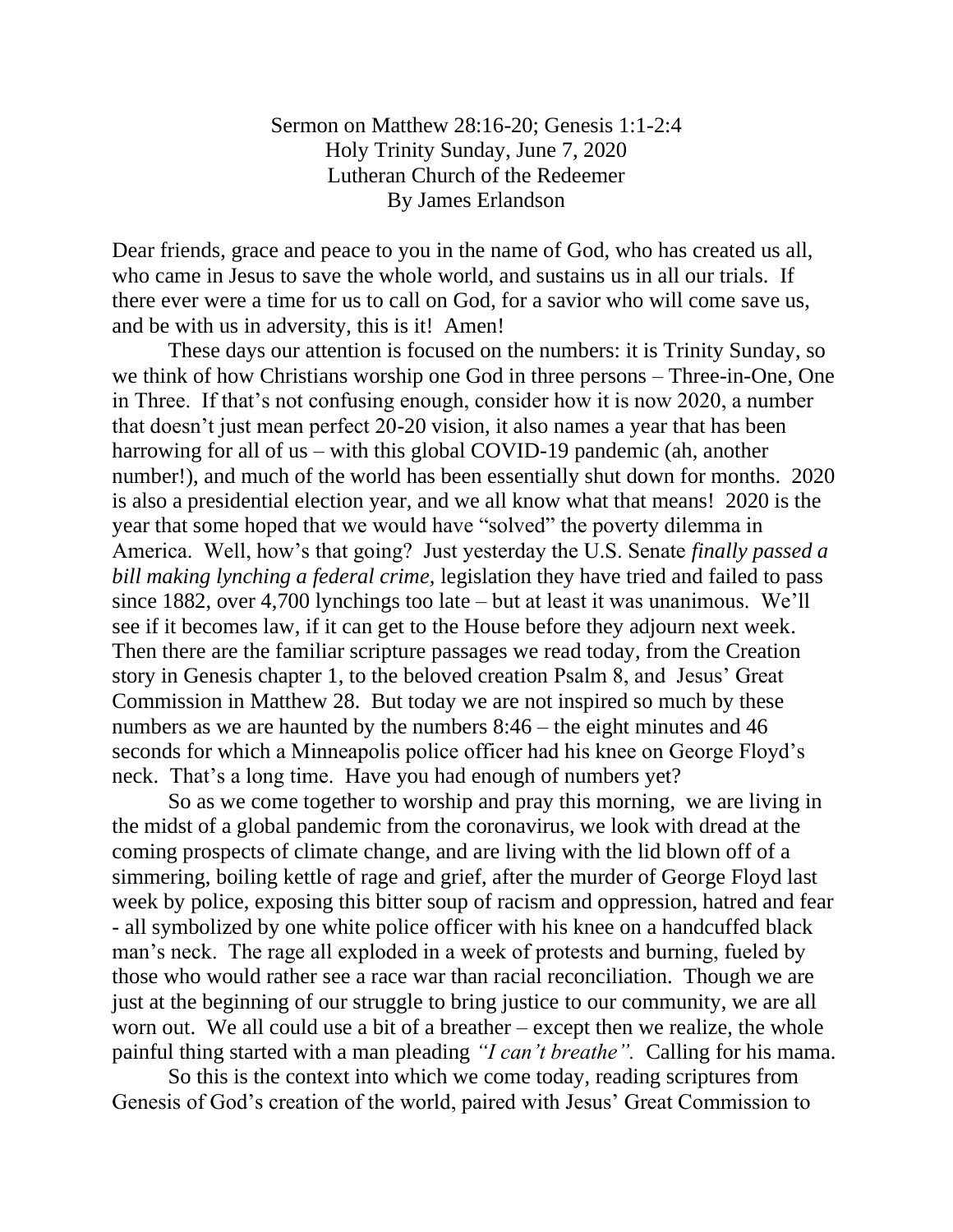his disciples. It's a challenge to tell the world the story how God made us all out of love, when the picture so many see is how so much has been unexpectedly destroyed. The whole world seems a sick, psychotic mess, and its hard to pick out the stories of compassion and love that surely are there, when cities are burning and people are out in the streets, dodging tear gas and mace. Humankind is hyperventilating - and pastors are expected to preach an inspiring sermon about the Holy Trinity? If that's all there is, your God is too small. I protest!

For as almost any preacher will tell you, the Feast of the Holy Trinity is one of the hardest Sundays on which to preach – because it's not based on a story or event. It doesn't "preach", because if you approach it like a "doctrine", or a formula in which to describe God, it then becomes a lecture. For who can really define the infinite God, who goes beyond words or our finite capacity to comprehend her – the divine "She" which defies gender. The only possible way to approach the Trinity, in my view, is to see the Trinity as a *metaphor* – but please, let's go beyond the old, reliable trinitarian metaphor that *ice, water, and steam are all H2O.* This is not the way - to sneak elementary science into theology!

But if you approach the Trinity in another way, as a metaphor to expand our far too limited view of a God "just small enough" to fit into our limited brain capacity or imaginations, we will find that we can start to imagine a Creator so powerful as to create a whole universe with a word, and to create you and me in God's own image. You can imagine a divine God who is also human, willing to come down from heaven and walk with us, and vulnerable enough to suffer and die a humiliating death on a cross, so that we can all know God's mercy and love. Then you need more words, you need poetry, and more images than one culture or religion can fathom. With expanded imagery, you can also see examples of God who is like the rushing of a violent wind, who cannot be contained, like a burning bush, or a burning fire, and the breathe of God that creates life and whispers faith. For this is what moved those early Christians, who had been brought up in the faith in one God, nurtured by the Hebrew scriptures, but challenged by all that they witnessed in Jesus' life and teaching, his death and his rising on Easter. And then on Pentecost, to see God as so much more, exploding the boundaries of their very human minds. The Trinity sets off our imaginations with new pictures of God, which can never be enough, because it's only a start! So our Creeds give us words, from the Apostles' Creed written over three centuries after Christ, to the Nicene, the Athanasian, and the  $20<sup>th</sup>$  century's Masai Creed, with a whole new picture of God translated by Roman Catholic missionaries into African imagery. But what if we dared hear the words that Masai people in Africa have for God?

But as Jesus said to his disciples in the gospel, we have a mission from God, to tell the story of God's love for the whole world, for every human being. So here is where I will take my cue. The Church (the Body of Christ) still has a crucial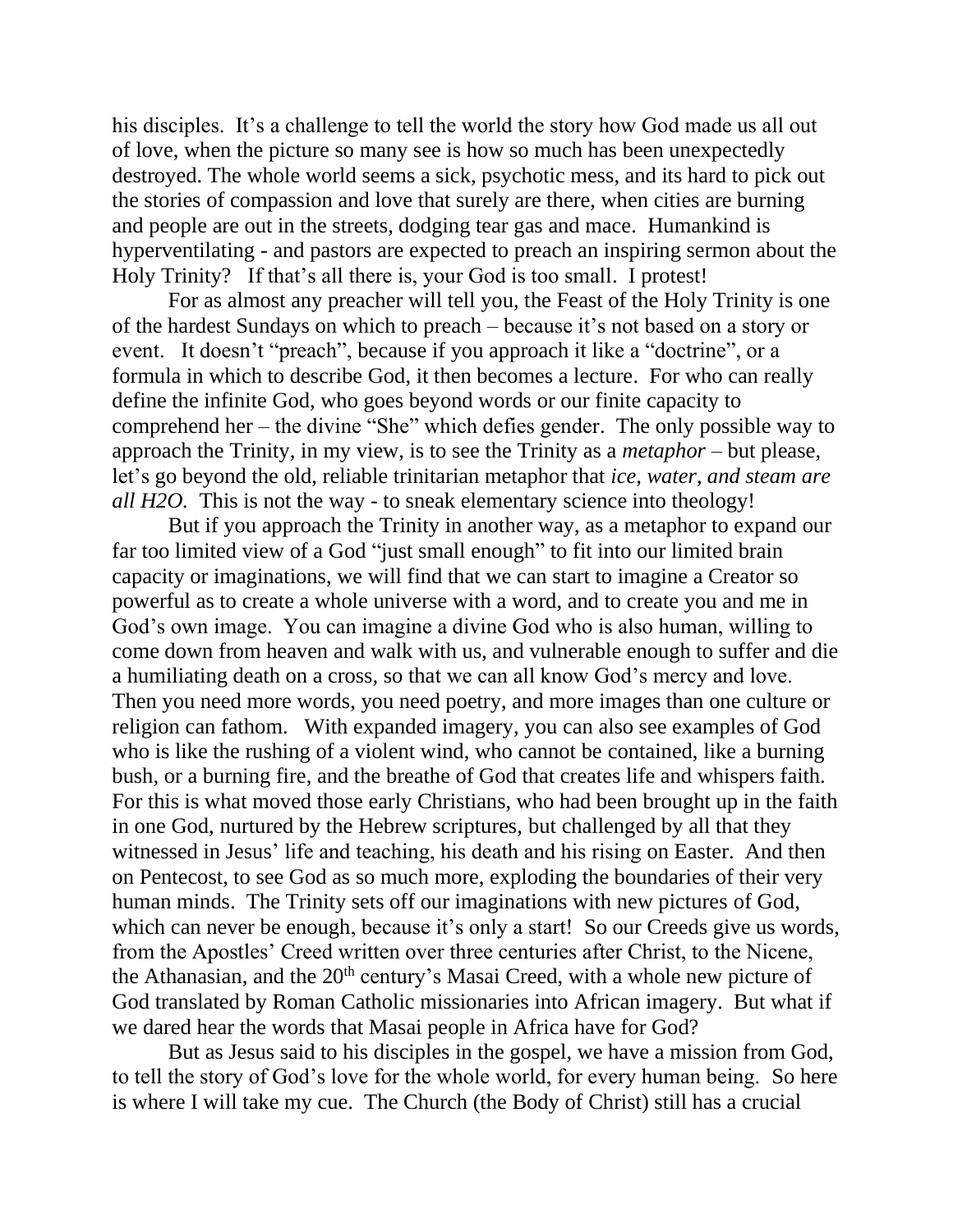message to preach, even when it seems that the world is not listening to us, caught up, as we are, with marches and demonstrations, and politicians fanning the flames or placing blame. It may not be a doctrine of the Trinity that is so inspiring, but we have a story to tell about the love, mercy and power of God, in the face of all that is evil, hateful and demeaning that has happened in the past two weeks. As many take a pause out of simple exhaustion and mental fatigue, maybe some will hear the words that God is speaking through the acts of love and compassion so many human beings are doing in the aftermath of all that rage.

For today we have heard that ageless tale of creation from Genesis, which means *In the beginning*…when God created the world out of nothing, out of a formless void. When all was darkness, God created light with just a word. How awesome is that – though we are so used to hearing it that it has lost all effect? We were reminded today in our first lesson how God spoke, and the world came to be, all that is beautiful and life-giving – mountains and seas, the sky and the deep, vegetation and creatures of all kinds. **There is no limit to God's power.** And then God said, *"Let us make humankind in our image. So God created humankind in his image, in the image of God he created them, male and female he created them. God blessed them, and God said to them, "Be fruitful and multiply."*

Did you hear that? Human beings are created in the image of God. "Mirrors" of God, that's what we are. God didn't say SOME superior people were created in God's image. Every human being is created in God's image. People of all nations, and every skin color, we assume – because "race" hadn't been invented yet when the Bible was written. "Race" was an invention of white Europeans just a few hundred years ago, when they needed false scientific and "theological" rationales for enslaving the masses of brown and black-sinned people who stood in their way of power and profit. So we understand from the Bible that a black man named George Floyd was made in the image of God, which means his or any senseless murder is an offense against God. So the people cry out *black lives matter* as a lament – not because other lives don't matter*, but because they have to scream it to get our attention* that black and brown lives do matter – in a society that says white lives matter most (which is heresy). Have I said anything untrue?

So one thing that today's scripture from Genesis makes clear is this: those who see the world with white supremacist eyes and look down on all others as inferior, have based their worldview on a false argument, which goes against scripture. We have to say this loud and clear. Every human being, regardless of difference, is our brother or sister. When Nazis and white power evangelists spread their hate, we have the truth of the gospel and all the holy scriptures to refute them, and so we must speak up. And in response to such hate, we have God's own words of blessing, as "God blessed all whom God had made."